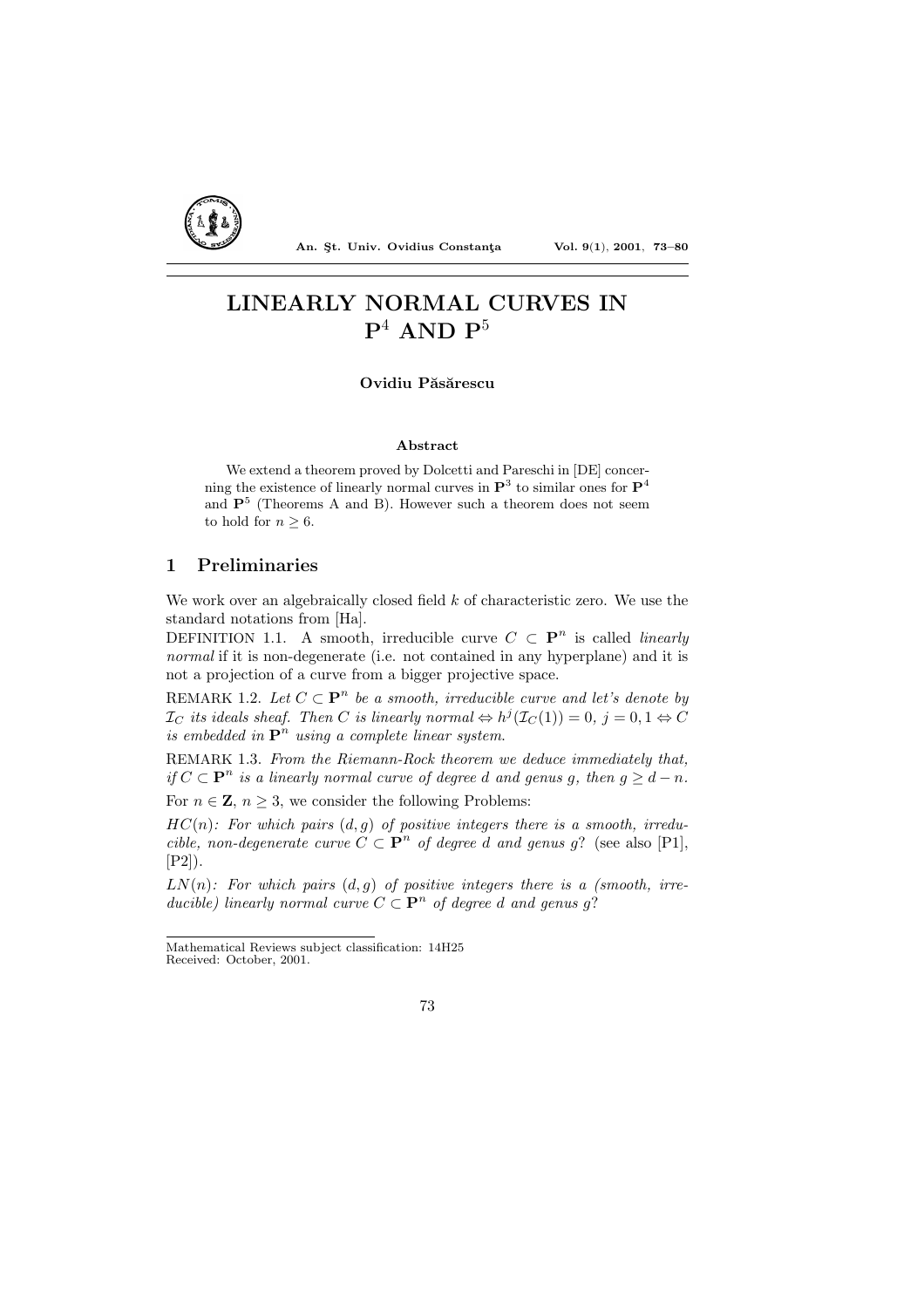DEFINITION 1.4. A pair of positive integers  $(d, g)$  is called a gap for  $HC(n)$ if there is no smooth, irreducible, non-degenerate curve  $C \subset \mathbf{P}^n$  of degree d and genus g. Analogously we define a gap for  $LN(n)$ .

We recall now from  $[H]$  the Harris-Eisenbud numbers. Let  $p$  be an integer so that  $0 \leq p \leq n-2$ ,  $n \in \mathbb{Z}$ ,  $n \geq 3$ . Then

(1.1) 
$$
\pi_p = \pi_p(d, n) := \frac{m_p(m_p - 1)}{2} (n + p - 1) + m_p(\varepsilon_p + p) + \mu_p,
$$

where

(1.2) 
$$
m_p = m_p(d, n) := [(d-1)/(n+p-1)]_*
$$

(we denote by  $[x]_*$  the integer part of the real number x)

(1.3) 
$$
\varepsilon_p = \varepsilon_p(d, n) := d - 1 - m_p(n + p - 1)
$$

(1.4) 
$$
\mu_p = \mu_p(d, n) := \max(0, [(p - n + 2 + \varepsilon_p)/2]_*).
$$

We remark that  $\mu_0 = 0$  and  $\pi_p = d^2/(2(n+p-1)) + O(d)$ .

REMARK 1.5. If  $C \subset \mathbf{P}^n$  is a (smooth, irreducible) non-degenerate curve of degree d and genus g, then  $d \ge n$  and  $0 \le g \le \pi_0(d,n)$  (Castelnuovo Theorem  $[C]$ ).

The Problem  $HC(3)$  was solved by Gruson and Peskine ([GP1], [GP2]).  $LN(3)$ was solved, based on Gruson-Peskine results by Dolcetti and Pareschi ([DP]); they gave a positive answer to a Conjecture of Hartshorne, namely:

THEOREM 1.6 [DP]. If  $d, g \in \mathbf{Z}, d \geq 3, g \geq d - 3$  (see Remarks 1.3 and 1.5), then the pair  $(d, g)$  is a gap for  $LN(3)$  if and only if is a gap for  $HC(3)$ .

In this paper we prove similar results for  $\mathbf{P}^4$  and  $\mathbf{P}^5$ , namely:

THEOREM A. If  $d, g \in \mathbf{Z}, d \geq 4, g \geq d - 4$  (see Remarks 1.3 and 1.5), then the pair  $(d, g)$  is a gap for  $LN(4)$  if and only if it is a gap for  $HC(4)$ .

THEOREM B. If  $d, g \in \mathbf{Z}, d \geq 5, g \geq d - 5$  (see Remarks 1.3 and 1.5), then the pair  $(d, g)$  is a gap for  $LN(5)$  if and only if it is a gap for  $HC(5)$ .

The Theorem A will be proved in §2 and the Theorem B will be proved in §3.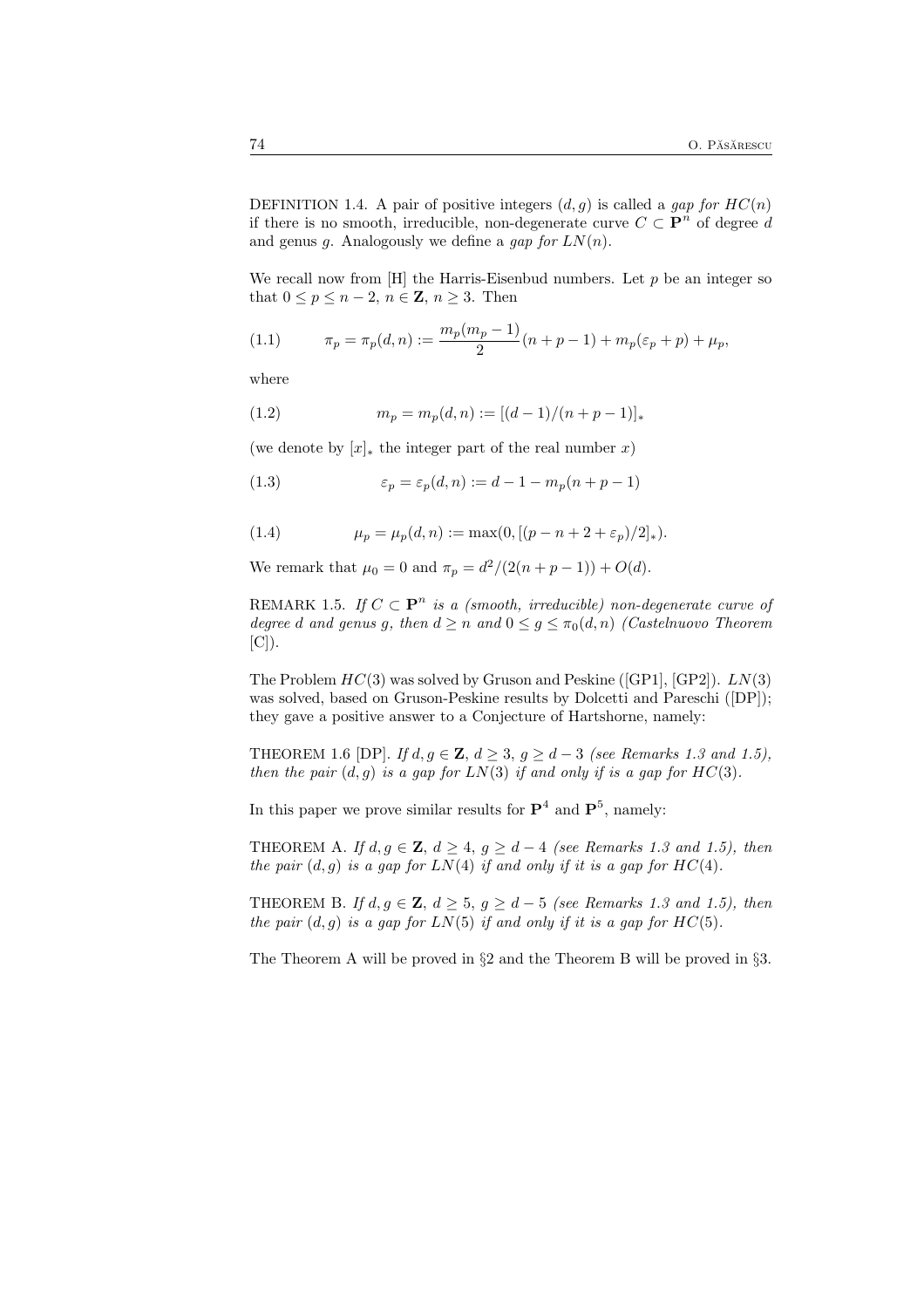We recall that  $HC(4)$  and  $HC(5)$  were solved by Rathmann [Ra]. The Theorems A and B says that a Dolcetti-Pareschi type results hold for  $\mathbf{P}^4$ and  $\mathbf{P}^5$  also. However, we do not expect a similar result for  $n \geq 6$ . We will use in §2, §3 the following

LEMMA 1.7 [DP]. Let  $C \subset \mathbf{P}^n$  be a smooth, irreducible curve and H a hyperplane intersecting C transversally. Let  $Z \subset H$  a curve. We assume: i)  $h^{i}(\mathcal{I}_{Z,H}(1)) = 0, j = 0,1$  (here  $\mathcal{I}_{Z,H}$  is the ideals-sheaf of Z in H); ii)  $C \cap Z = C \cap H$  (as schemes). Then  $X := C \cup Z$  satisfies:  $h^{j}(\mathcal{I}_{X}(1)) = 0$ ,  $j = 0, 1$  ( $\mathcal{I}_X$  is the ideals-sheaf of X).

LEMMA 1.8. Let  $X \subset \mathbf{P}^n$  be a regular (i.e.  $q = h^1(\mathcal{O}_X) = 0$ ) smooth, irreducible, projective surface. Let  $H \subset \mathbf{P}^n$  be a general hyperplane so that  $C := H \cap X$  is a smooth, irreducible curve. Then  $h^{j}(\mathcal{I}_{C,H}(1)) = 0, j = 0, 1$ .

*Proof.* Let S be a smooth, irreducible, projective abstract surface and  $\mathcal{L} \in$ Pic(S) a very ample invertible sheaf so that  $X = \varphi_{\lvert \mathcal{L} \rvert}(S)$ . Let  $H_0 \in \lvert \mathcal{L} \rvert$  and  $C_0 := \varphi_{[\mathcal{L}]}^{-1}(C) \subset S$ . We consider the standard exact sequence

$$
\begin{array}{cccc} \mathcal{O} \to \mathcal{O}_S \to & \mathcal{O}_S(C_0) & \to & \mathcal{O}_{C_0} & \to 0 \\ & & || & & || \\ & & & \mathcal{O}_S(H_0) & & \mathcal{O}_{C_0}(H_0) \end{array}
$$

From  $h^1(\mathcal{O}_S) = 0$ , we get the surjection  $H^0(\mathcal{O}_S(H_0)) \longrightarrow H^0(\mathcal{O}_{C_0}(H_0))$ . So

(1.5) 
$$
|H_0|\Big|_{C_0} = |C_0 \cap H_0|.
$$

Because the embedding of  $C_0$  in  $H \simeq \mathbf{P}^{n-1}$  is given by  $[\mathcal{L}]|_{C_0}$  (i.e.  $[H_0]|_{C_0}$ ), from (1.5) we deduce that  $C = \varphi_{|C_0 \cap H_0|}(C_0)$ , so the embedding of C in H is given by a complete linear system, so  $h^{j}(\mathcal{I}_{C,H}(1)) = 0$ ,  $j = 0, 1$ , by the Remark 1.2.

REMARK 1.9. Lemma 1.8 applies to smooth, irreducible, rational, projective surfaces, since these are regular surfaces.

LEMMA 1.10.  $\pi_1(d, n) \ge \pi_0(d, n + 1)$ ,  $(\forall) d \ge 1$ ,  $(\forall) n \ge 3$  (see (1.1)-(1.4)).

*Proof.* It is easy to see that the functions  $(1.1)-(1.4)$  satisfy:

(1.6) 
$$
\pi_p(d + (n+p-1), n) = \pi_p(d, n) + (d+p+1)
$$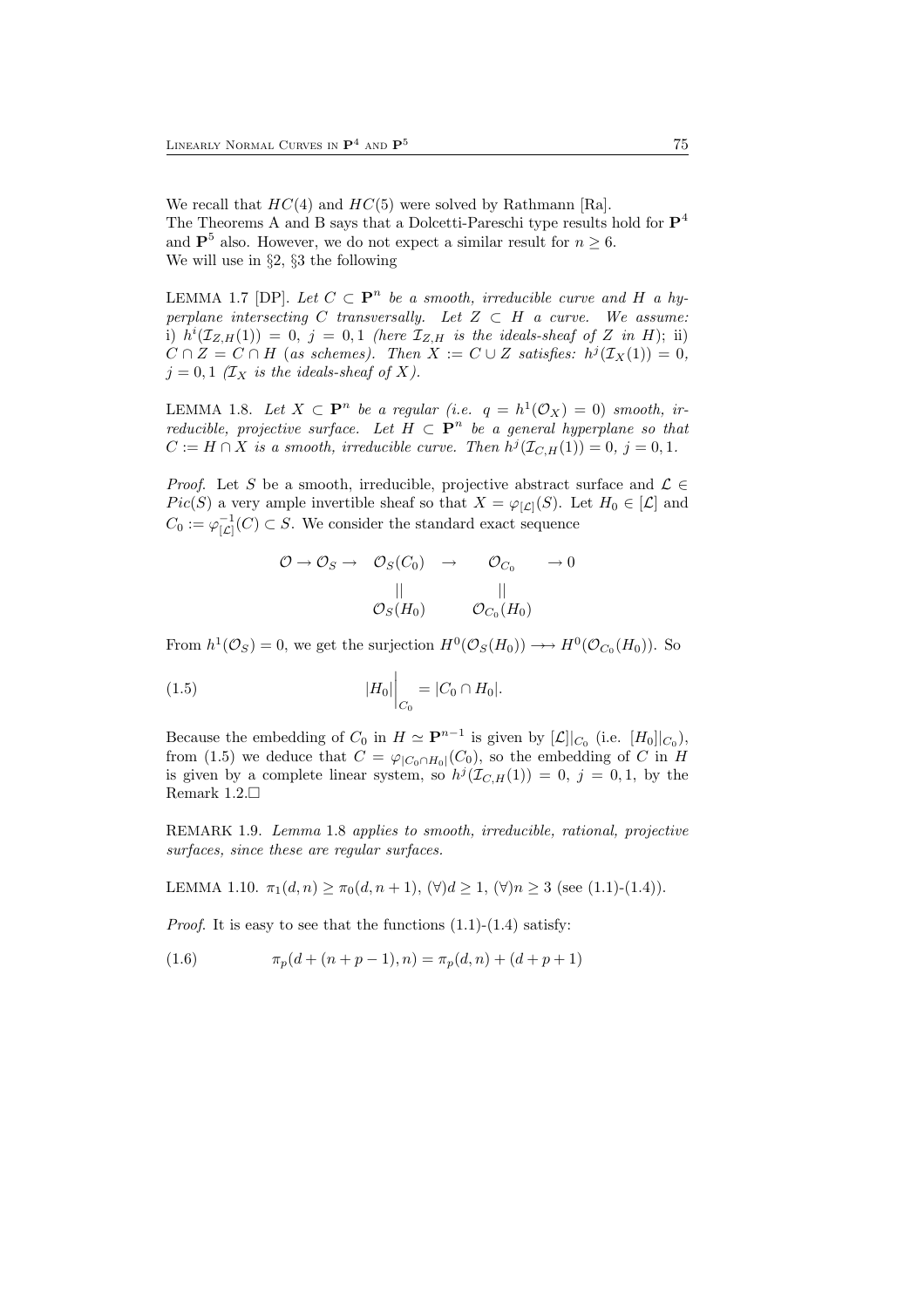(1.7) 
$$
m_p(d + (n+p-1), n) = m_p(d, n) + 1
$$

(1.8) 
$$
\varepsilon_p(d + (n+p-1), n) = \varepsilon_p(d, n); \ \mu_p(d + (n+p-1), n) = \mu_p(d, n).
$$

Put  $u(d, n) := \pi_0(d, n + 1); v(d, n) := \pi_1(d, n) - m_1(d, n).$  Then, from (1.6), (1.7), (1.8) for  $\pi_0$ ,  $\pi_1$ ,  $m_1$ , we deduce

$$
(1.9) \qquad u(d+n,n) = u(d,n) + (d-1); \ v(d+n,n) = v(d,n) + (d-1).
$$

We can see that, if  $v(d, n) \geq u(d, n)$ ,  $(\forall) d \geq 1$ , then the Lemma follows. From (1.9) we deduce that it is enough to prove the previous inequality for  $m_1(d, n) = m_0(d, n + 1) = 0$ , the general case resulting then by induction on  $m_1(d, n)$ . But  $m_1(d, n) = 0 \Rightarrow u(d, n) = 0$  and  $v(d, n) = \mu_1(d, n) \geq 0$ .

# 2 The proof of Theorem A

By Lemma 1.10 and Castelnuovo Theorem (Remark 1.5) it is enough to prove that  $(d, g)$  is not a gap for  $LN(4)$  if and only if  $(d, g)$  is not a gap for  $HC(4)$ in the domain of the  $(d, g)$ -plane given by

(2.1) 
$$
d \ge 4, d - 4 \le g \le \pi_1(d, 4).
$$

NOTATIONS. If  $X \subset \mathbf{P}^n$  is a rational surface obtained by blowing up  $s + 1$ points from  $\mathbf{P}^2$  and embedding the abstract surface obtained in such a way using the very ample linear system  $[a; b_0, b_1, \ldots, b_s]$  we say that X is of  $[a; b_0, b_1, \ldots, b_s]$ . type. A surface of  $[p+2; p, 1^{3p-n+5}]$ -type is denoted by  $X_p^n$  (as in  $[P2]$ ). We shall use the following known

#### THEOREM 2.1.

1) (Păsărescu [P1], Rathmann [Ra]): For any  $d_0, g_0 \in \mathbf{Z}, d_0 \geq 4$  and  $(d_0 +$  $12\sqrt{d_0+9}-\frac{11}{2}$  $\frac{11}{2}d_0 - 35 \leq g \leq \frac{1}{8}$  $\frac{1}{8}d_0(d_0-4)+1$  there is a smooth, irreducible, non-degenerate curve  $C_0 \subset \mathbf{P}^4$  of degree  $d_0$  and genus  $g_0$ , lying on a smooth Del Pezzo surface in  $\mathbf{P}^4$  (surface  $X_1^4$ ); 2) (Kleppe [Kl]): For any  $d_0, g_0 \in \mathbf{Z}, d_0 \geq 6$  and  $\frac{1}{\sqrt{5}} d_0^{3/2} - d_0 - 1 \leq g \leq$ 

 $\frac{1}{10}d_0(d_0-3)+1$  there is a smooth, irreducible, non-degenerate curve  $C_0 \subset \mathbf{P}^4$ 10<br>
of degree  $d_0$  and genus  $g_0$ , lying on a Castelnuovo surface in  $\mathbf{P}^4$  (surface  $X_2^4$ ); 3) (Păsărescu [P1], Rathmann [Ra]): For any  $d_0, g_0 \in \mathbf{Z}, d_0 \ge 7$  and  $0 \le g_0 \le$ <br> $\frac{1}{1}$  $\frac{1}{12}d_0(d_0-2)+1$  there is a smooth, irreducible, non-degenerate curve  $C_0 \subset \mathbf{P}^4$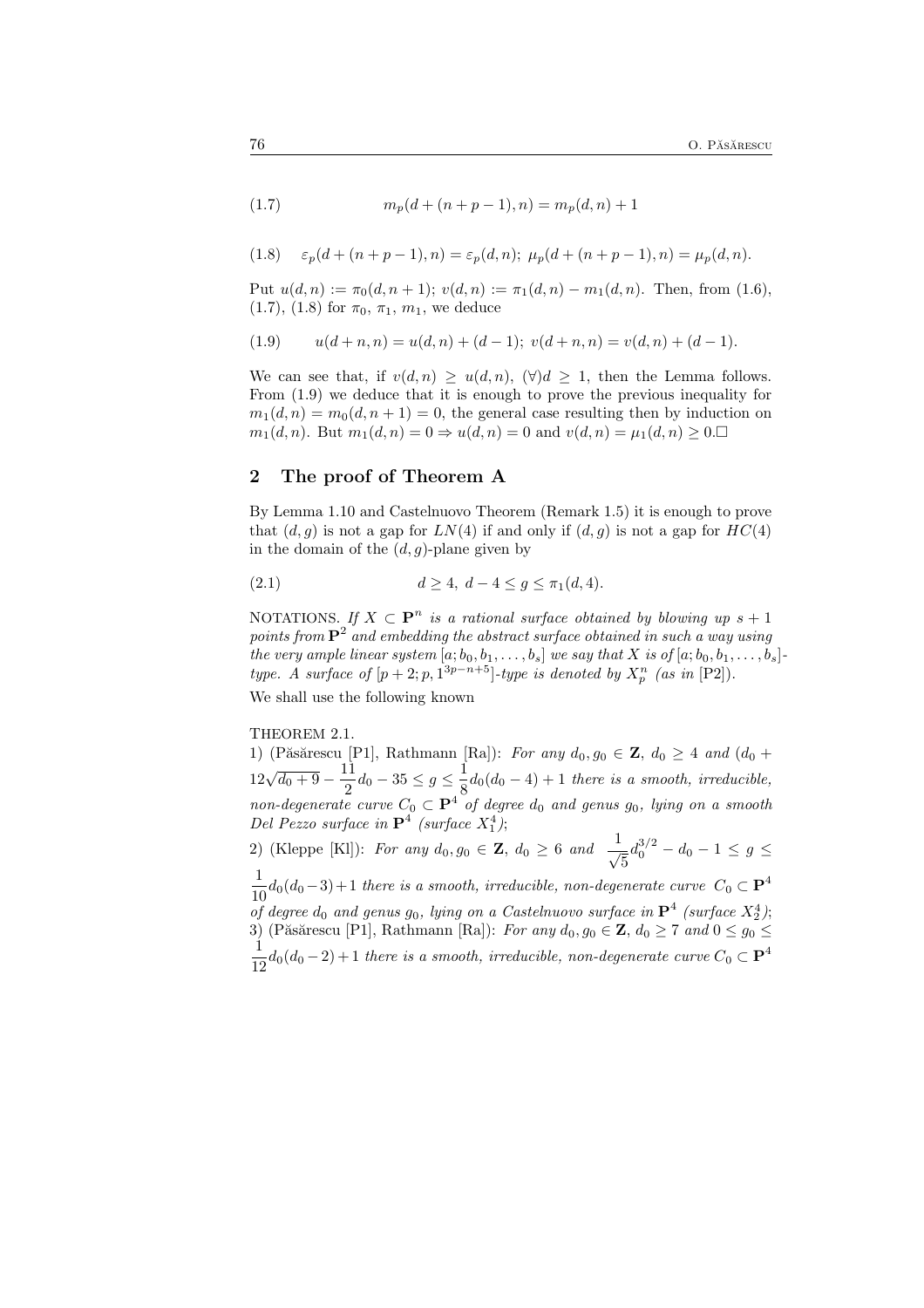of degree  $d_0$  and genus  $g_0$ , lying on a surface  $X'^4_3$  of degree 6 in  $\mathbf{P}^4$  (this surface may be the surface used in [P1],  $\S1$  for  $n = 4$ , or a Bordiga surface, as in [Ra], which is a surface of  $[4; 1^{10}]$ -type).

We continue the proof of the Theorem A. This will be done in 5 steps: A. If  $g = d - 4$ ,  $d \geq 4$  the existence of the linearly normal curves of degree d and genus  $g$  in  $\mathbf{P}^4$  follows from the existence of the non-special curves. Since  $\pi_0(4, 4) = 0$ , it follows from (2.1) that we need to construct linearly normal curves in the range

(2.2) 
$$
d-3 \le g \le \pi_1(d,4), d \ge 5.
$$

Further, we use the Theorem 2.1.

B. Claim. If  $d, g \in \mathbf{Z}$ ,  $d \ge 8$  and  $(d+8)\sqrt{d+5} - \frac{9}{2}d - 17 \le g \le \frac{1}{8}d(d-4) + 1$ there is a linearly normal curve  $C_0 \subset \mathbf{P}^4$  of degree d and genus g lying on a Del Pezzo surface from  $\mathbf{P}^4$  (surface  $X_1^4$ ).

C. Claim. *If d, g* ∈ **Z**, *d* ≥ 11 and  $\frac{1}{\sqrt{5}}(d-5)^{3/2}$  ≤ *g* ≤  $\frac{1}{10}$  $\frac{1}{10}d(d-3)+1$  there is a linearly normal curve  $C \subset \mathbf{P}^4$  of degree d and genus g lying on a Castelnuovo surface from  $\mathbf{P}^4$  (surface  $X_2^4$ ).

D. Claim. If  $d, g \in \mathbf{Z}$ ,  $d \geq 13$  and  $d-4 \leq g \leq \frac{1}{12}$  $\frac{1}{12}d(d-2)+1$  there is a linearly normal curve  $C \subset \mathbf{P}^4$  of degree d and genus g lying on a Bordiga surface from  ${\bf P}^4$  (surface of [4; 1<sup>10</sup>]-type).

The proofs of the Claims C. D. are similar to the proof of the Claim B. E. It easy to check that

(2.4) 
$$
d \ge 11 \Rightarrow \frac{1}{12}d(d-2) + 1 \ge \frac{1}{\sqrt{5}}(d-5)^{3/2}
$$

(2.5) 
$$
d \ge 10 \Rightarrow \frac{1}{10}d(d-3) + 1 \ge (d+8)\sqrt{d+5} - \frac{9}{2}d - 17.
$$

From B, C, D, (2.4) and (2.5) we deduce that for any  $d, g \in \mathbb{Z}$ ,  $d \geq 13$ ,  $d-4\leq g\leq \frac{1}{8}$  $\frac{1}{8}d(d-4) + 1$  there is a linearly normal curve  $C \subset \mathbf{P}^4$  of degree d and genus g. Because, for  $d \geq 5$  we have  $g \leq \frac{1}{8}d(d-4)$ ,  $g \in \mathbb{Z} \Leftrightarrow g \leq \pi_1(d, 4)$ ,  $g \in \mathbb{Z}$ , it follows that, in order to cover with linearly normal curves the domain (2.2), we need (use A. also) linearly normal curves for  $d-3 \leq g \leq \frac{1}{8}$  $\frac{1}{8}d(d-4)+1,$  $5 \leq d \leq 12$ .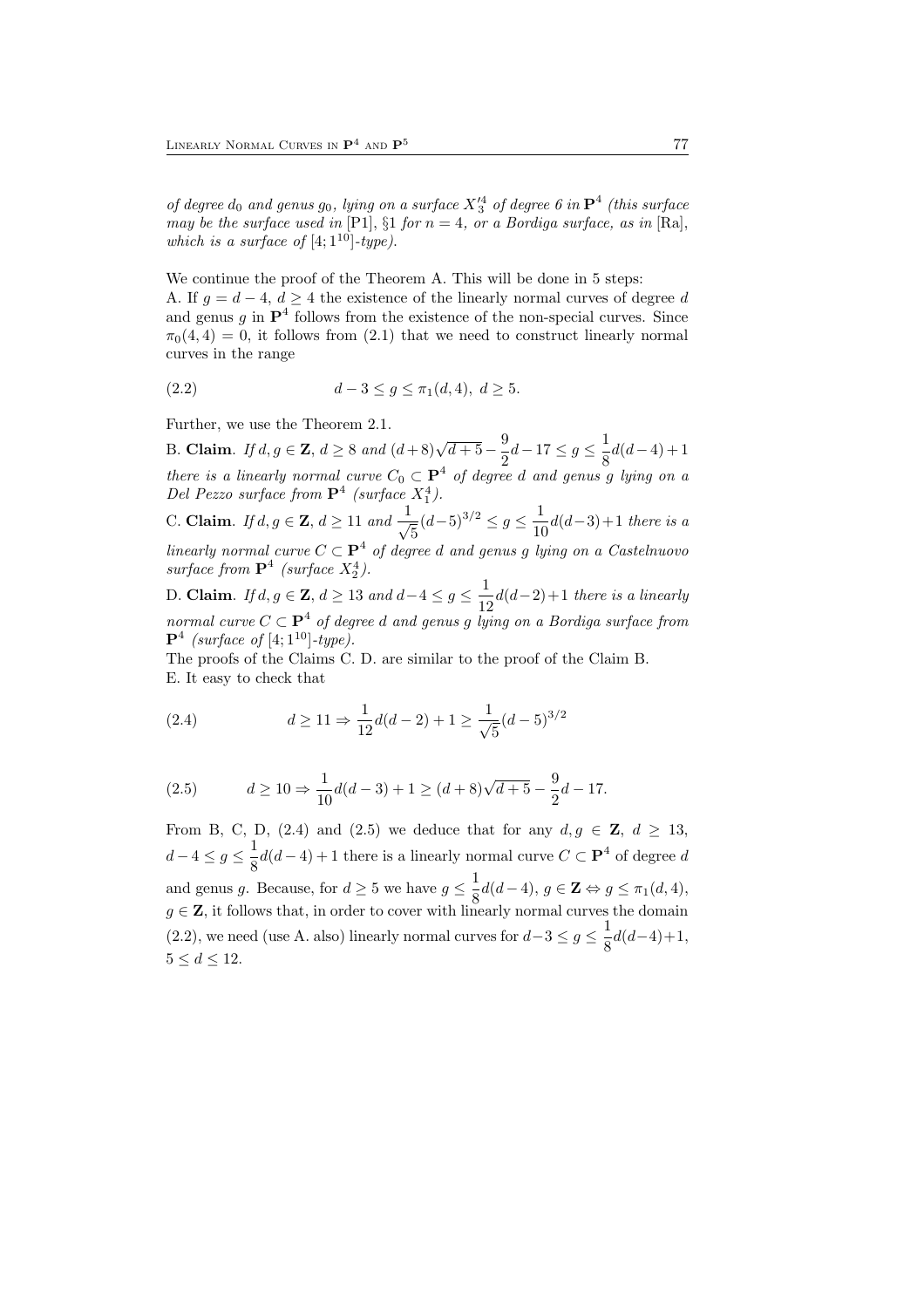The necessary list follows (the curves from the list are linearly normal by Lemma 1.7 and semicontinuity, because  $C_0 \in |C - H|$  is smooth); the curves belong to linear systems on  $X_1^4$ :

$$
(d, g) = (6, 2) : C \in [4; 2, 1^4]; (d, g) = (7, 3) : C \in [4; 1^5]
$$
\n
$$
(d, g) = (8, 5) : C \in [6; 2^5]; (d, g) = (9, 6) : C \in [6; 2^4, 1]
$$
\n
$$
(d, g) = (10, 7) : C \in [6; 2^3, 1^2]; (d, g) = (10, 8) : C \in [7; 3, 2^4]
$$
\n
$$
(d, g) = (11, 8) : C \in [6; 2^2, 1^3]; (d, g) = (11, 9) : C \in [7; 3, 2^3, 1]
$$
\n
$$
(d, g) = (11, 10) : C \in [7; 2^5]; (d, g) = (12, 9) : C \in [6; 2, 1^4]
$$
\n
$$
(d, g) = (12, 10) : C \in [7; 3, 2^2, 1^2]; (d, g) = (12, 11) : C \in [7; 2^4, 1]
$$
\n
$$
(d, g) = (12, 12) : C \in [8; 3^2, 2^3]; (d, g) = (12, 13) : C \in [9; 3^5].
$$

Now, the proof of the Theorem A is completed. $\square$ 

## 3 The proof of Theorem B

This is quite similar to the proof of the Theorem A, by using instead Theorem 2.1 the following known Theorem 3.1. We omit the details. However, the list of the linearly normal curves constructed directly like in step E from the proof of the Theorem A is much longer.

### THEOREM 3.1.

1) (Păsărescu [P1], Rathmann [Ra]): For any  $d_0, g_0 \in \mathbf{Z}, d_0 \geq 20$  and  $(d_0 +$  $(30)\sqrt{2d_0+40}-\frac{23}{2}$  $\frac{23}{2}d_0 - 188 \le g_0 \le \frac{1}{10}$  $\frac{1}{10}d_0(d_0-5)+1$  there is a smooth, irreducible, non-degenerate curve  $C_0 \subset \mathbf{P}^5$  of degree  $d_0$  and genus  $g_0$ , lying on a smooth Del Pezzo surface  $\mathbf{P}^5$  (surface  $X_1^5$ );

2) (Kleppe [Kl]): For any  $d_0, g_0 \in \mathbf{Z}, d_0 \ge 7$  and  $\frac{1}{2}d_0^{3/2}$  – 3  $\frac{3}{2}d_0 + 3 \le g_0 \le$ 1  $\frac{1}{12}d_0(d_0-4)+1$  there is a smooth, irreducible, non-degenerate curve  $C_0 \subset \mathbf{P}^5$ of degree  $d_0$  and genus  $g_0$ , lying on a Castelnuovo surface in  $\mathbf{P}^5$  (surface  $X_2^5$ ); 3) (Ciliberto-Sernesi [CS],  $\delta = 3$ ,  $r = 5$ ): For any  $d_0, g_0 \in \mathbb{Z}$ ,  $d_0 \geq 8$  and  $0 \le g_0 \le \frac{1}{14}$  $\frac{1}{14}(d_0-5)^2$  there is a smooth, irreducible, non-degenerate curve  $C_0 \subset \mathbf{P}^5$  of degree  $d_0$  and genus  $g_0$ , lying on a rational surface (surface  $X_3^5$ ) of degree  $\gamma$  in  $\mathbf{P}^5 \square$